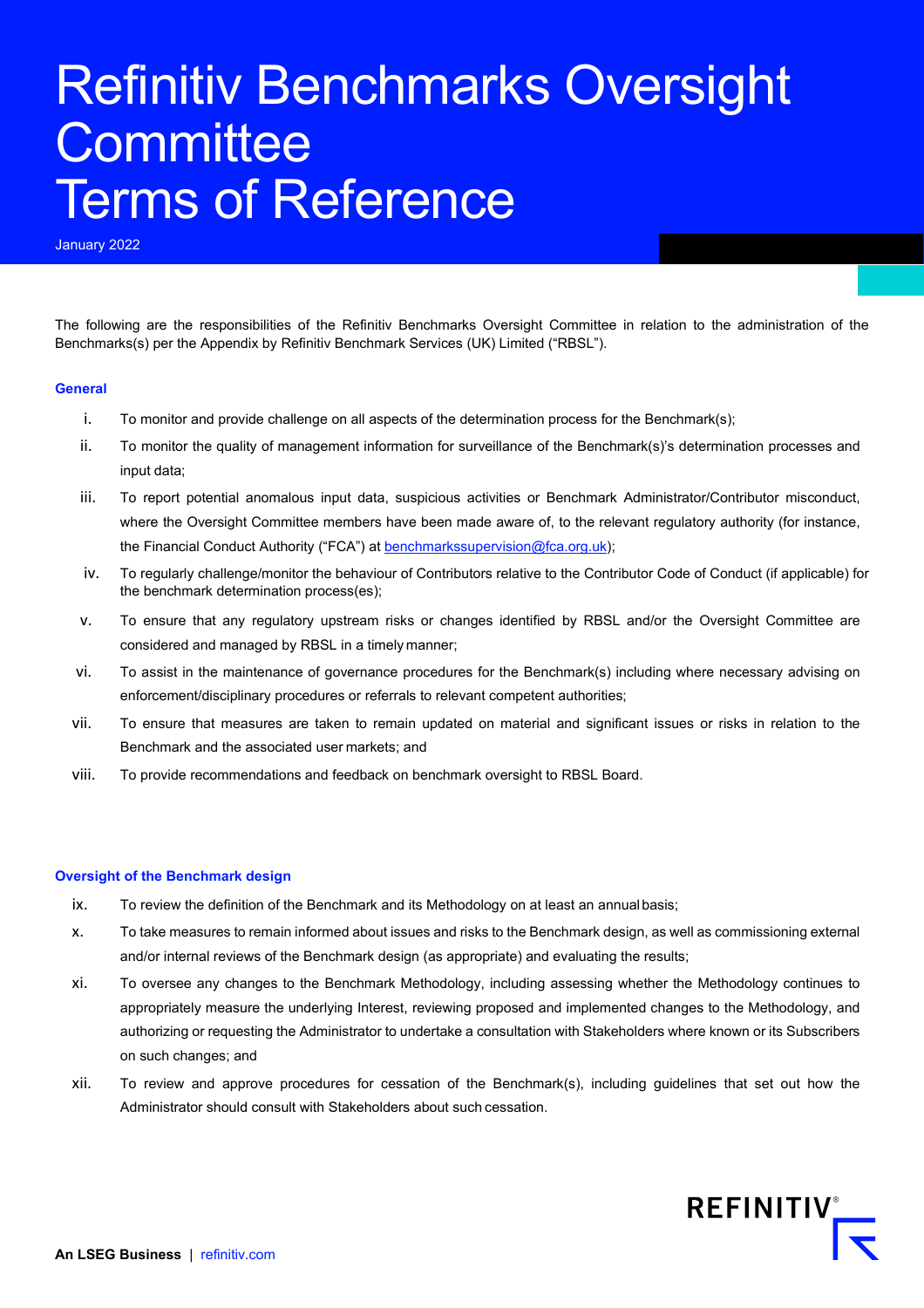#### **Oversight of the integrity of Benchmark determination and control framework**

- xiii. To oversee the Administrator's control framework;
- xiv. To act as a second line of defence for the Administrator;
- xv. To evaluate potential (or actual) Contributor breaches to the Contributors Code of Conduct (if applicable) that the Oversight Committee members have been made aware of;
- xvi. To oversee the management and operation of the Benchmark, including activities related to provision (i.e. calculation, publication and other support activities) of a Benchmark undertaken by the outsourced service provider, Refinitiv; and
- xvii. To consider the results of internal and external audits and following up on the implementation of remedial actions highlighted in the results of these audits.